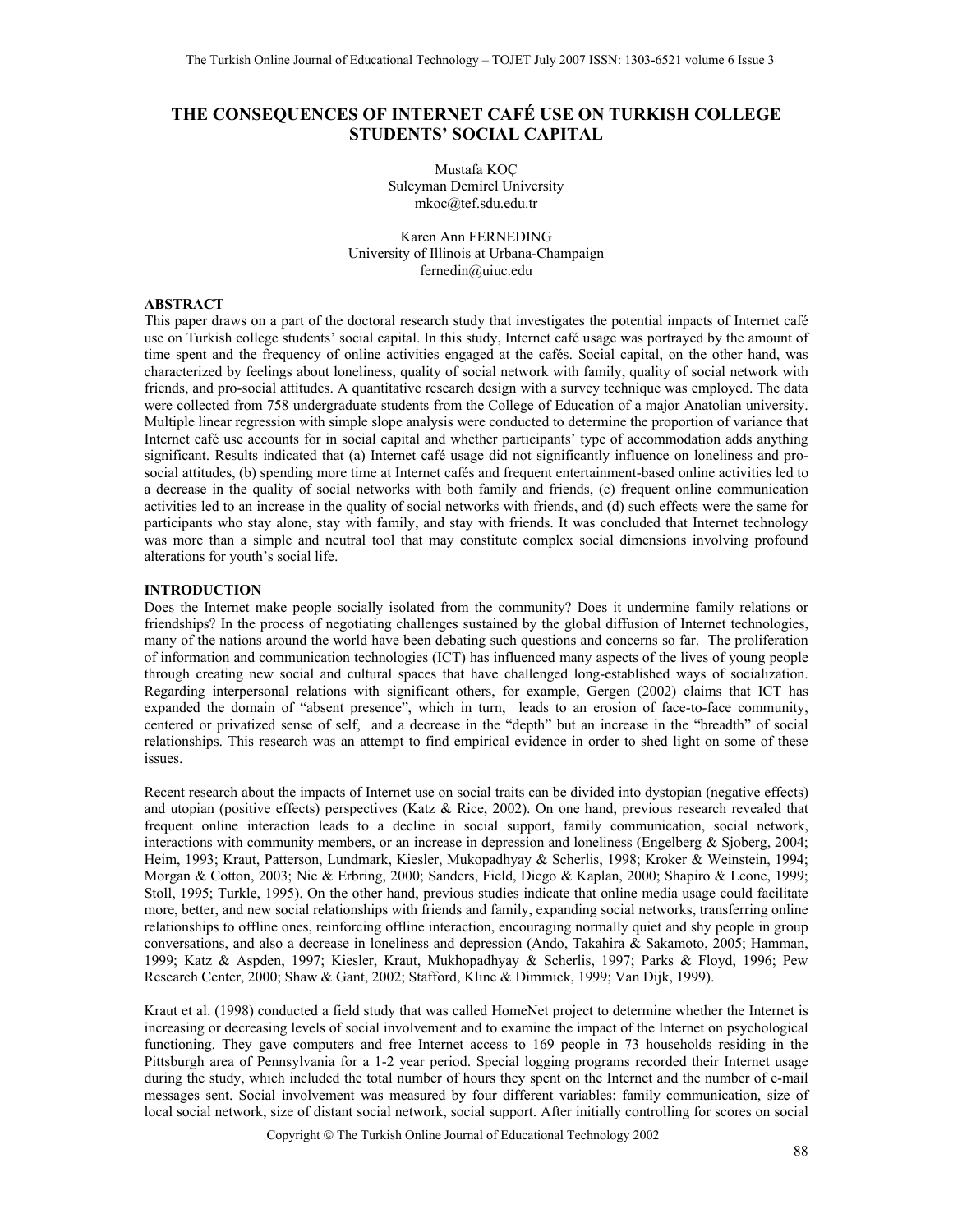involvement and psychological well-being, the results indicated that increased Internet use was associated with the following: declines in participant's communication with family members, declines in the size of their social network, and elevated levels of depression and loneliness. Participants reported keeping up with fewer friends, spending less time with their families and experiencing more daily life stress. One of the most compelling findings was that these effects were the most pronounced among the teenage participants. More recently, researchers have discovered a significant relationship between self-reported Internet use and psychological variables such as loneliness, depression, and self-esteem (Amstrong, Philips & Saling, 2000; Moody, 2001; Morahan-Martin, 1999; Morahan-Martin & Schumacher, 2000).

Nie and Erbring (2000) were among the most recent researchers to hypothesize that the Internet would transform society into individuals glued to computer screens with impersonal human contact. Drawing from a representative national sample of 2,689 households in the USA, they found that people who spent ten or more hours per week on the Internet substantially cut down on the amount of time spent conserving with friends and family, both in person and by phone. Sanders et al. (2000) further investigated the link between Internet use and depression and social isolation among adolescents. Informants for this study were 89 high school seniors comprised of 37 males and 52 females. Level of Internet use was assessed by asking how many hours per day they spend of the Internet. Those who selected less than one hour a day were classified as low users and others who selected more than two hours a day were categorized as high users. The results showed that low Internet users had significantly better relationships with their mothers and peers than high users.

In contrast to dystopian perspective reviewed above, other studies argued that Internet use has had important positive social impacts on people, communities and society at large by generating improved social interactions, particularly when the individual is constrained by geography, illness or stigma of some sort (Hampton & Wellman, 2001; McKenna & Bargh, 2000; McKenna, Green & Gleason, 2002). Rice (1987) stated that fundamental aspects of social groups and communities could be supported and extended through online communities. The main point related in these arguments is that using the Internet augments involvement in existing communities by offering new social spaces for communication (Katz & Aspden, 1997), which complements and strengthens offline interactions. This indicates that maintaining interpersonal relationships is an important reason that individuals use the Internet. For example, Stafford, Kline and Dimmick (1999) found that people use the Internet to satisfy important social interactions and needs related to communication with family, friends and the world, since it is much less expensive, quicker, simpler and more convenient that other communication devices. Similarly, Pew Research Center (2000) reported that communication via the Internet helped users improve their key social relations and expand their social networks. The study also found that the surveyed users included fewer social isolates, had a greater number of recent social contacts and more access to social support than nonusers.

With the notion of seeing the Internet as a window unto the world, and in the face of low levels of computer ownership and Internet access from home, the emergence of Internet café phenomena was born in the early 1990s when the first Internet café, Cyberia, opened in London. Eventually, the phenomenon has spread out to all over the world from city centers to small villages. In Turkey, they play an important role in Internet usage rate and mostly cater to teenagers especially high school and college students. Approximately forty-two percent of the Internet access in Turkey is provided by independent Internet cafés (Andic, 2003). They have become popular social outlets for Turkish youth to hang out and access to the Internet. On the other hand, the rapid increase in the use of these places in Turkish society has particularly raised concern about social and psychological development of Turkish youth. It has recently been complained that youngsters visit Internet cafés not for educational or informational purposes but rather to access violent-oriented electronic games, pornographic and separatist materials which assumed to undermine their moral values and social inclusion with the community (Andic, 2003; Haberturk, 2005; Yesil, 2003). In fact, the Internet has become a particularly threatening medium for some officials, prompting the government to establish regulations governing Internet cafés.

Much of the existing research on Internet cafés and social consequences of the Internet usage has been conducted in Western societies where ICT has been more widely diffused and reached a deeper level of adoption within the society. Therefore, inspired from concerns and issues mentioned above, this study attempted to investigate such phenomena in a culturally and socially distinct country in which the reactions to technology diffusion may likely be unique to a specific cultural context. The purpose of the study was to examine the potential impacts of Internet café use on Turkish youth's social development. The following research question was formulated to drive the research in accordance to the purpose of the study: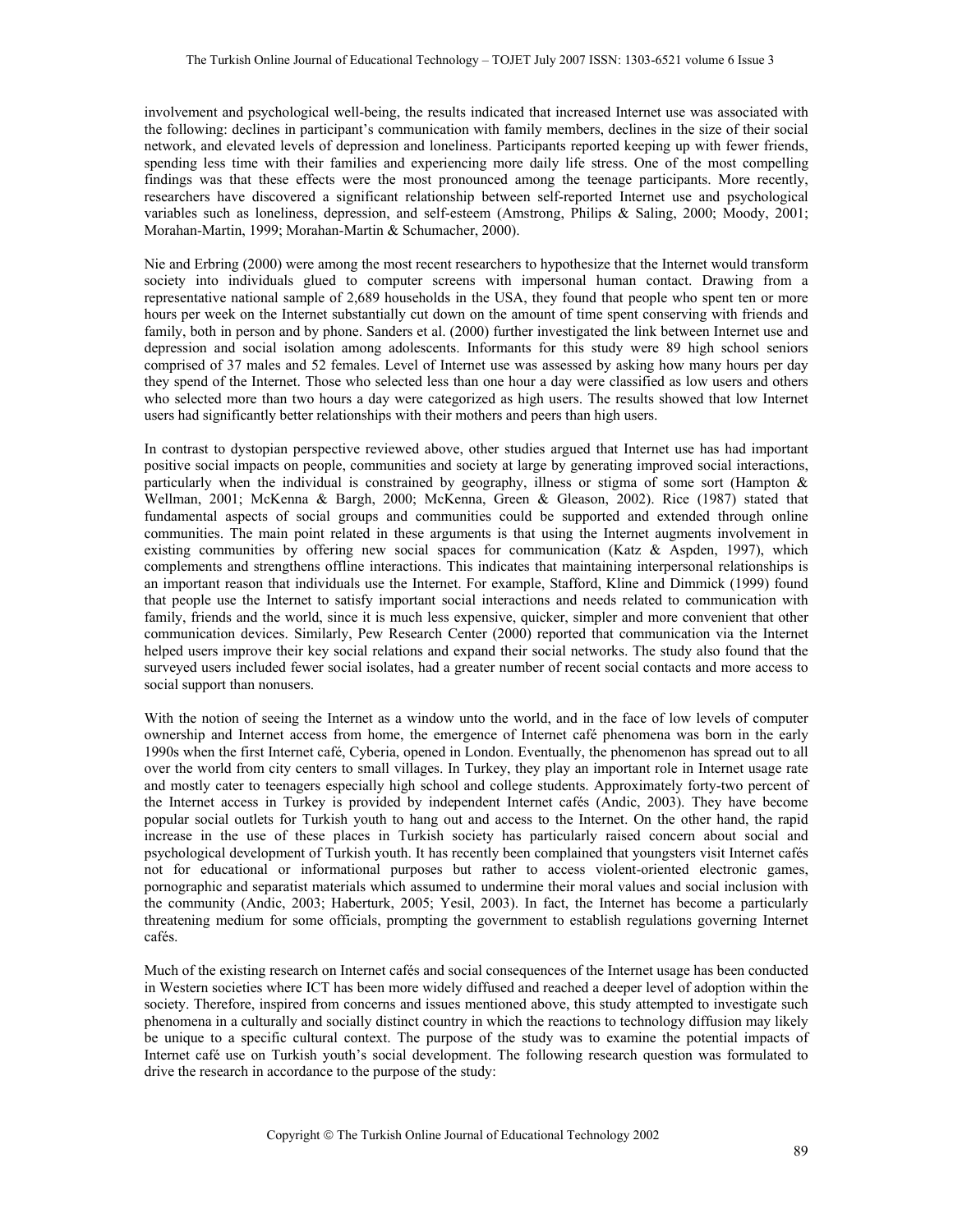To what extent does Internet café usage impact Turkish youth's social capital with regards to (a) loneliness, (b) social network with family, (c) social network with friends and (d) pro-social attitudes (social involvement with others in the community)? and Does this effect differ across their accommodation type (whether stay alone or with family or with friends)?

#### **RESEARCH METHODOLOGY**

A quantitative research design was adopted by employing a survey technique. The study took place in one of the biggest cities in Turkey. By using convenience and purposeful sampling methods, participants were recruited from the population of undergraduate students attending the College of Education of a major Anatolian university. The questionnaire was delivered to 1050 college students whose ages ranged from 17 to 23. A total of 805 surveys were returned for a 76.7% response rate. The number of usable responses was 758 with a 72.2% net response rate. Of these, 45% were male and 55% were female students. There was a balanced distribution in the number of participants from each academic department except for Art Education which has a small proportion of students compared to others in the population as well. Frequency analysis indicated the following percentages: 142 (19%) Science Education; 131 (17%) Mathematics Education; 131 (17%) Social Studies Education; 154 (20%) Elementary Education; 150 (20%) Foreign Language Education and 50 (7%) Art Education. Participants from science, mathematics and social studies education were composed of both elementary and secondary level education. In terms of their status in the college at the time of this study, 289 (38%) were freshman, 126 (17%) were sophomore, 275 (36%) were junior and 68 (9%) were senior students. The demographic summary of the sample is given in Table 1.

*Table 1. Frequency and Percentage Distributions for Demographics* 

| able 1.1 requency and 1 creeninge Distributions for Demographics<br>Demographic | Frequency | Percentage $(\% )$ |
|---------------------------------------------------------------------------------|-----------|--------------------|
| Gender                                                                          |           |                    |
| Female                                                                          | 416       | 55                 |
| Male                                                                            | 342       | 45                 |
| Age <sup>a</sup>                                                                |           |                    |
| Under 20                                                                        | 334       | 44                 |
| 20 and above                                                                    | 424       | 56                 |
| Major                                                                           |           |                    |
| Science Education                                                               | 142       | 19                 |
| Mathematics Education                                                           | 131       | 17                 |
| Social Studies Education                                                        | 131       | 17                 |
| <b>Elementary Education</b>                                                     | 154       | 20                 |
| Foreign Language Education                                                      | 150       | 20                 |
| Art Education                                                                   | 50        | 7                  |
| Years in the school                                                             |           |                    |
| Freshman                                                                        | 289       | 38                 |
| Sophomore                                                                       | 126       | 17                 |
| Junior                                                                          | 275       | 36                 |
| Senior                                                                          | 68        | 9                  |
| Type of accommodation                                                           |           |                    |
| Stay alone                                                                      | 18        | $\overline{2}$     |
| Stay with family                                                                | 239       | 32                 |
| Stay with friends                                                               | 501       | 66                 |

*Note. a Participants' age ranged from 17 to 23 with a mean age of 19.77.* 

Data collection was carried out in January and February 2006. A paper-and-pencil type questionnaire was developed as a main data collection tool. The first set of questions was designed to gather demographic/background information of the participants as well as informants' Internet café usage. The remainder of the survey includes questions about social capital. This part of the survey was developed by incorporating several scales that have been widely used in the literature and several items adapted from other surveys with established reliability and construct validity.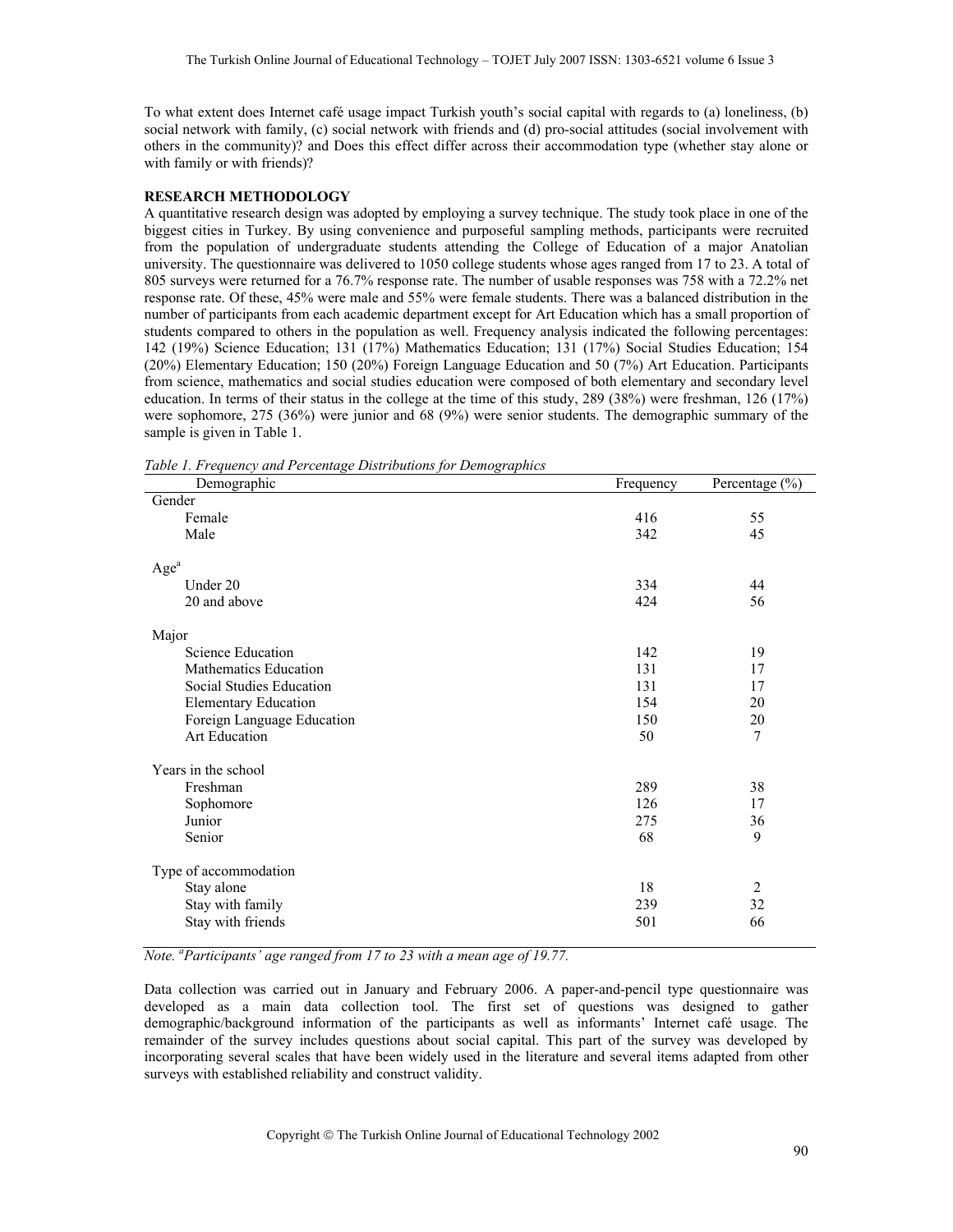Internet café usage was measured by the amount of time spent and the frequency of patterns of activities engaged at the cafes. The former was one of the main independent (exploratory) variables in the study, which referred to the total relative amount of time subjects usually spend in Internet cafés per week. It was operationalized along an open-ended question and coded as minutes. The latter, patterns of activities, referred to a set of four independent variables referring to the frequency of various activities participants engage in while visiting Internet cafés. Types of Internet use have previously been divided into four broad areas in the literature: searching for information, communication, entertainment, and commercial activities (Korgaonkar & Wolin, 1999; Kraut et. al, 1998). Similarly, a total of 13 items related to Internet activities were developed for the purpose of this study and participants were asked to indicate how often they do such activities in Internet cafés on a 5-point ordinal scale ranging from "1" representing "never" to "5" representing "very often". Based on the results of a principal component analysis with varimax rotation, four main patterns of activities were extracted as follows: (a) *educational and informational use* (research for class assignments, read about news and current events, and gathering general information about hobbies, medical, etc.), (b) *communication use* (sending and receiving e-mails, online chat, and participating in forums and discussion boards), (c) *entertainment use* (playing games, surfing for fun, listening to music, watching movies) and (d) *business use* (online shopping, online banking and paying bills). Each of these served as a separate independent variable in the study.

Social capital in this study was characterized and measured by four dependent variables: Participants' feelings about loneliness, quality of social network with family, quality of social network with friends, and pro-social attitudes. The variable of "loneliness" referred to participants' subjective feelings of loneliness or social isolation, and was measured through the short format of the revised UCLA Loneliness Scale Version 3 (Russell, 1996). The scale consists of ten 4-point Likert-type items (never  $= 1$ , rarely  $= 2$ , sometimes  $= 3$ , and always  $= 4$ ) and asks participants to indicate how often they feel particular feelings that represent a unidimensional measure of social and emotional aspects of loneliness. A composite variable was formed by summing up the scores of ten items for each participant. The variables of "social network with family" and "social network with friends" referred to the quality of participants' social relationships with their family and friends respectively. To measure these variables, the first part of the social development scale was adapted from The Pupils Survey (De Haan & Huysmans, 2004), which was originally developed to assess the relationship of IT/Media use and psychological development among Dutch youth. The scale had several positive and negative statements about relationship with parents and friends on a 5-point Likert-type scale (1 = Strongly Disagree and 5 = Strongly Agree). A composite variable was generated by calculating the mean scores of related statements for each of these variables.

SPSS 10 statistical software package was used for data analysis purposes. Multiple linear regression with simple slope analysis were performed to determine to what extent the dependent variable (e.g. loneliness, social network with family, etc.) could be predicted from the linear combinations of the independent variables (time spent at Internet cafés, and patterns of activities) and whether the magnitude of this prediction was the same for every level of a moderator variable. For the purpose of this study, "type of accommodation" served as a moderator variable. Since it was a categorical variable with three subgroups (stay alone, stay with family and stay with friends), the data were effect coded by creating two vectors. "Stay with friends" group was assigned "1" in the first vector while "stay with family" group was assigned "1" in the second" one. "Stay alone" group was assigned "-1" in both vectors.

#### **RESULTS**

Participants' loneliness scores ranged from 10 to 35 with a mean score of 15.91 (SD = 4.43). The higher the score is, the stronger a person feels isolation. Table 2 below demonstrates the regression analysis results for predicting "loneliness" based on internet café usage variables. The results in step 1 showed that the variables taken together explained around 1% of the variance in loneliness. This finding is not statistically significant and the model had a very poor fit  ${F(5,752) = 1.85, p = .10}$ , suggesting that none of the independent variables related to Internet café usage had a significant effect on the dependent variable of loneliness. Therefore, further analysis for testing homogeneity of slopes across type of accommodation was terminated as the result was neither statistically significant nor substantively meaningful.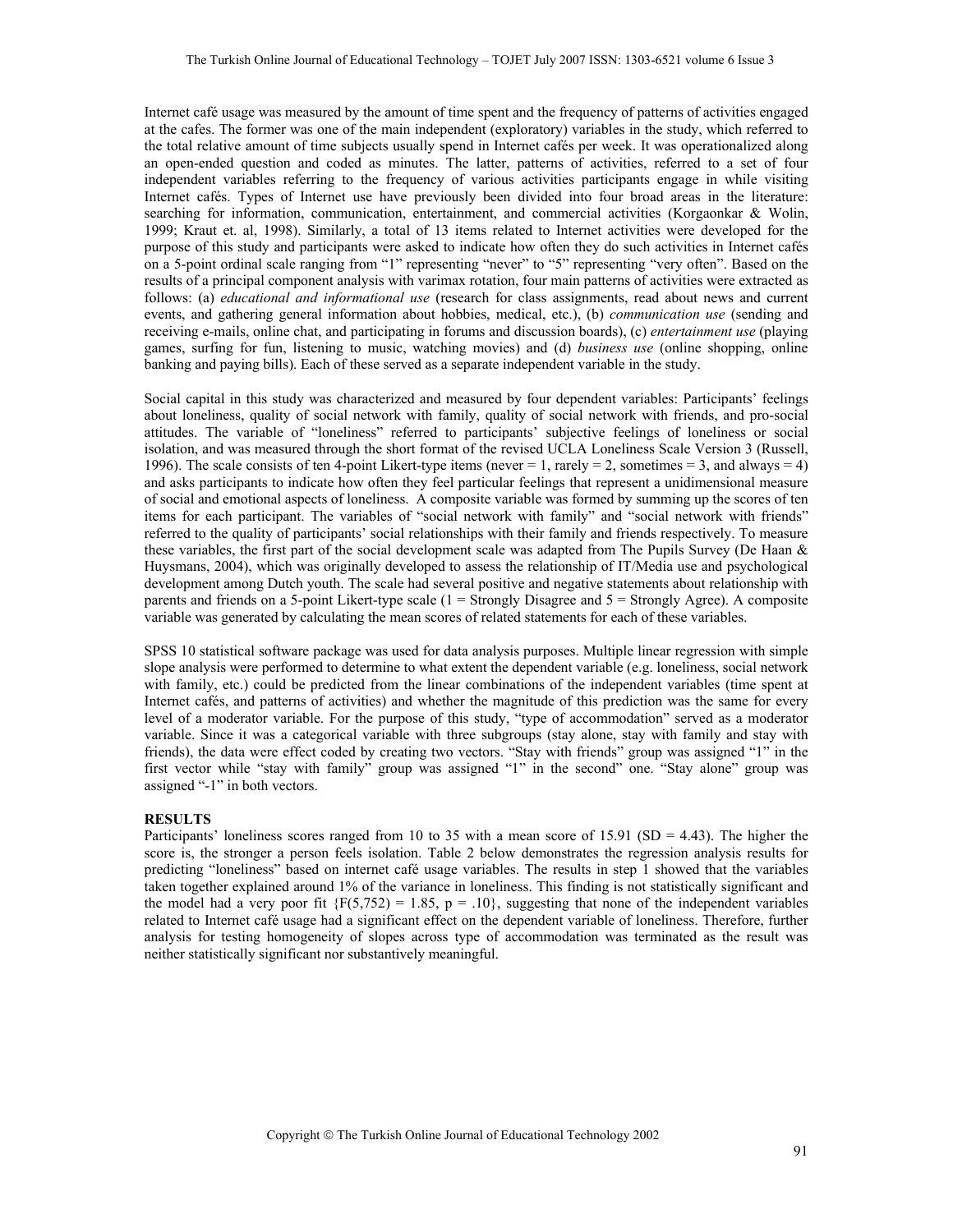| Variable                            | B        | SE B |           |
|-------------------------------------|----------|------|-----------|
| Step 1                              |          |      |           |
| Time spent at Internet cafés        | .015     | .028 | .022      |
| Educational and informational usage | $-433$   | .185 | $-0.091*$ |
| Communicational usage               | $-269$   | .188 | $-.061$   |
| Entertainment usage                 | 323      | .196 | .068      |
| Business usage                      | $-0.042$ | .350 | $-.004$   |

*Table 2. Summary of Regression Analysis of Loneliness on Internet Café Usage* 

*Note.*  $R^2 = .012$  for Step 1 (p = .10). *\* p < .05.* 

Descriptive statistical analysis for the dependent variable of "social network with family" showed that respondents had a mean score of 4.08 (SD = .73) but the actual score ranged from 1 to 5. Higher scores indicate better relationship with family. In order to examine the association between Internet café usage and the quality of social network with family, the amount of time spent and patterns of activities were entered into the regression analysis predicting the quality of social inclusion with family. As shown in the first step in Table 3, only time spent at the Internet cafés (t = 4.36, p = .00) and the frequency of entertainment usage (t = 3.20, p = .00) had a significant impact on the quality of social network with family. Henceforth, for one unit increase in the amount of time spent and the frequency of entertainment-based usage at Internet cafés, the subjects' quality of social relationship with their family decreased by a .020 and .101 unit respectively. The overall regression accounted for about 5% of the variance in social network with family and this finding was significant  $\{F(5,752) = 8.48, p =$ .00}.

Two effect coded vectors representing the moderator variable of accommodation was entered into the second step followed by the product vectors by each independent variable in the third step to test the homogeneity of regression coefficients across the condition of whether participants stay alone, with their parents or with friends. The results in the third step in Table 3 revealed that the additional proportion of variance related to product vectors was .017 and was not statistically significant  ${F(10,740) = 1.39}$ ,  ${p = .18}$ . The increment variance due to type of accommodation in the second step was also not significant  $\{\overline{\Delta R^2} = .004, F(2,750) = 1.62, p = .20\}$ . Therefore, both slopes (regression coefficients) and intercepts in the linear regression equations are homogenous for each level of the moderator variable. Then, it can be concluded that the effects of time spent at Internet cafés and the frequency of entertainment usage, which were found to be significant in the first step, are the same for participants staying alone, with family, or with friends.

| Variable                        | B        | <b>SEB</b> | ß         |
|---------------------------------|----------|------------|-----------|
| Step 1                          |          |            |           |
| Time spent at Internet cafés    | $-.020$  | .005       | $-.179**$ |
| Educational/informational usage | .053     | .030       | .067      |
| Communicational usage           | .023     | .031       | .031      |
| Entertainment usage             | $-.101$  | .032       | $-.130**$ |
| Business usage                  | $-0.012$ | .057       | $-.008$   |
| Step 2                          |          |            |           |
| Time spent at Internet cafés    | $-.021$  | .005       | $-186**$  |
| Educational/informational usage | .054     | .030       | .069      |
| Communicational usage           | .021     | .030       | .029      |
| Entertainment usage             | $-.101$  | .032       | $-.129**$ |
| Business usage                  | $-.006$  | .057       | $-.004$   |
| Accommodation 1                 | .106     | .062       | .076      |
| Accommodation 2                 | .035     | .006       | .024      |
| Step 3                          |          |            |           |
| Time spent at Internet cafés    | $-.021$  | .014       | $-.188$   |
| Educational/informational usage | .162     | .088       | .205      |
| Communicational usage           | .122     | .073       | .167      |
| Entertainment usage             | $-.100$  | .074       | $-129$    |
| Business usage                  | $-161$   | .086       | $-.104$   |
| Accommodation 1                 | .461     | .293       | .332      |
| Accommodation 2                 | .578     | .298       | .397      |
|                                 |          |            |           |

*Table 3. Summary of Regression Analysis of Social Network With Family on Internet Café Usage Moderated by Type of Accommodation* 

Copyright © The Turkish Online Journal of Educational Technology 2002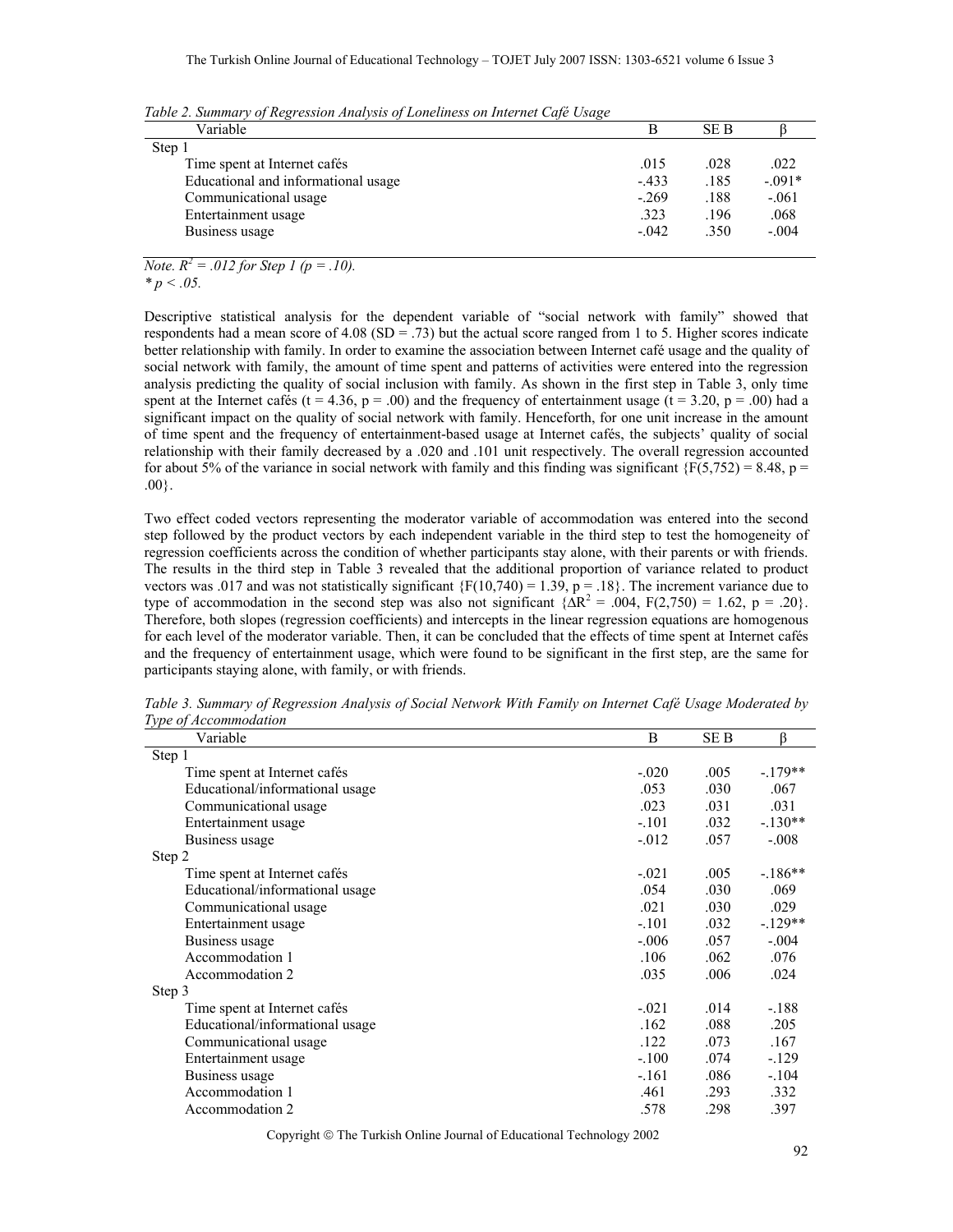| .001    | .014 | .012    |
|---------|------|---------|
| $-.002$ | .015 | $-.014$ |
| $-122$  | .091 | $-295$  |
| $-.099$ | .093 | $-211$  |
| $-.095$ | .076 | $-.197$ |
| $-136$  | .079 | $-241$  |
| $-.021$ | .077 | $-.042$ |
| .040    | .081 | .068    |
| .262    | .096 | $.266*$ |
| .034    | .103 | .032    |
|         |      |         |

*Note.*  $R^2 = .053$  for Step 1 (p = .00);  $\Delta R^2 = .004$  for Step 2 (p = .20);  $\Delta R^2 = .017$  for Step 3 (p = .18).  $* p < .05.$  \*\*  $p < .01.$ 

As far as the impact of Internet café usage on the quality of social relations with friends was concerned, a separate regression analysis was conducted and its results were given in Table 4. Participants' scores for this dependent variable ranged from 1.13 to 5 with a mean score of  $3.96$  (SD = .69). Higher scores indicate better relationship with friends. The overall regression model in the first step accounted for about 11% of the variance in social networks with friends  ${F(5,752) = 17.42, p = .00}$ . Further examination of the coefficients in the first step revealed that the amount of time spent (t = 2.84, p = .00), the frequency of communicational (t = 2.32, p = .02), and entertainment based usage ( $t = 7.78$ ,  $p = .00$ ) had a significant effect on participants' social relations with their friends. While one unit increase in the amount of time spent and the frequency of entertainment usage at the Internet cafés was associated with a .012 and .228 unit decrease respectively, a one unit increase in the frequency of communicational usage resulted in a .066 unit increase in the quality of social relations with friends.

Regarding slope differences across type of accommodation, the findings in the third and second steps in Table 4 indicated that the additional proportion of variance explained by product vectors in the third step was .019 and was not statistically significant  ${F(10,740) = 1.64, p = .09}$ , and neither was the incremented variance due to type of accommodation in the second step  $\{AR^2 = .000, F(2,750) = .06, p = .94\}$ . Therefore, neither slopes nor intercepts differ significantly. These results suggest that the effects of time spent at the Internet cafés and the frequency of communicational, and entertainment oriented usage, which were found to be significant in the first step, are the same for the participants staying alone, with their family, or with their friends.

| Variable                                       | B        | SE B | ß         |
|------------------------------------------------|----------|------|-----------|
| Step 1                                         |          |      |           |
| Time spent at Internet cafés                   | $-0.012$ | .004 | $-113**$  |
| Educational/informational usage                | .022     | .028 | .030      |
| Communicational usage                          | .066     | .028 | $.094*$   |
| Entertainment usage                            | $-.228$  | .029 | $-.307**$ |
| Business usage                                 | .025     | .052 | .017      |
| Step2                                          |          |      |           |
| Time spent at Internet cafés                   | $-0.012$ | .004 | $-113*$   |
| Educational/informational usage                | .023     | .028 | .031      |
| Communicational usage                          | .065     | .028 | $.094*$   |
| Entertainment usage                            | $-.228$  | .029 | $-.307**$ |
| Business usage                                 | .026     | .053 | .018      |
| Accommodation 1                                | .018     | .058 | .014      |
| Accommodation 2                                | .018     | .061 | .013      |
| Step 3                                         |          |      |           |
| Time spent at Internet cafés                   | $-010$   | .013 | $-.091$   |
| Educational/informational usage                | .108     | .082 | .145      |
| Communicational usage                          | .097     | .067 | .140      |
| Entertainment usage                            | $-.250$  | .069 | $-.337**$ |
| Business usage                                 | $-.096$  | .080 | $-.066$   |
| Accommodation 1                                | $-.029$  | .271 | .022      |
| Accommodation 2                                | .578     | .276 | $.418*$   |
| Time spent at Internet cafés X Accommodation 1 | $-.003$  | .013 | $-.036$   |

*Table 4. Summary of Regression Analysis of Social Network With Friends on Internet Café Usage Moderated by Type of Accommodation* 

Copyright © The Turkish Online Journal of Educational Technology 2002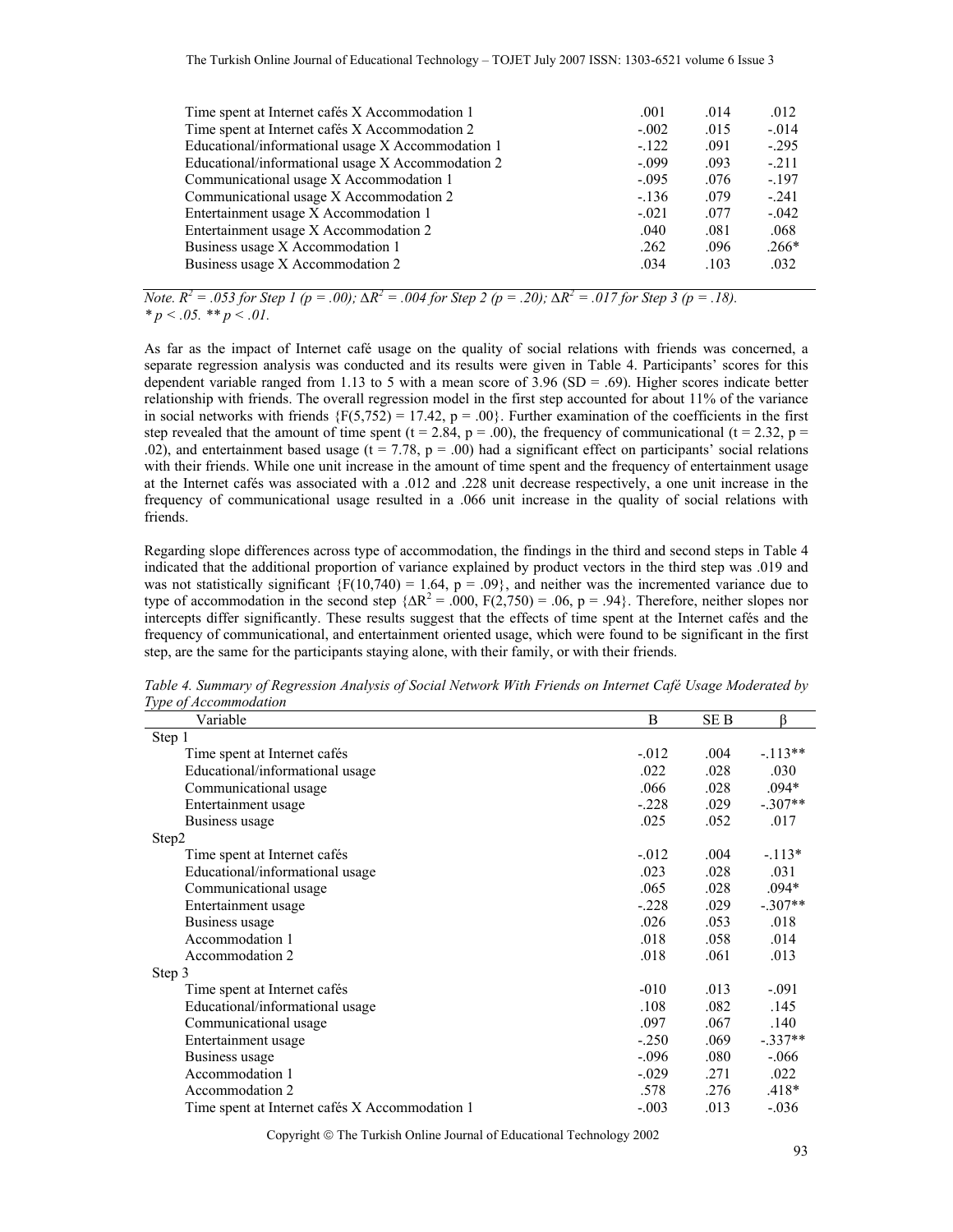| $-.002$ | .013 | $-0.016$ |
|---------|------|----------|
| $-.066$ | .084 | $-.167$  |
| $-.128$ | .086 | $-.288$  |
| $-.030$ | .070 | $-.066$  |
| $-.023$ | .073 | $-.044$  |
| .037    | .072 | .076     |
| $-.003$ | .075 | $-.006$  |
| .251    | .089 | $.269**$ |
| $-.058$ | .095 | $-.057$  |
|         |      |          |

*Note.*  $R^2 = .105$  for Step 1 (p = .00);  $\Delta R^2 = .000$  for Step 2 (p = .94);  $\Delta R^2 = .019$  for Step 3 (p = .09).  $p < .05.$  \*\*  $p < .01.$ 

The final part of the research study sought to investigate the relationship between Internet café usage and prosocial attitudes and whether it differs by type of accommodation. Descriptive statistical analysis for this dependent variable indicated that respondents had a mean score of 13.73 (SD = 1.72) but the actual score ranged from 6 to 15. The higher the score is, the better attitudes a person has regarding involvement or being in touch with others in the community. As shown in Table 5, the  $R^2$  of the model was .010, indicating that approximately 1% of the variation of pro-social attitudes could be explained by the independent variables combined. The insignificant F-ratio  ${F(5, 752) = 1.46, p = .20}$  revealed that the overall goodness of fit of the regression model for this data was not satisfactory. This result suggests that Internet café usage does not seem to significantly influence participants' pro-social attitudes. Therefore, the further testing for slope differences across type of accommodation was terminated.

*Table 5. Summary of Regression Analysis of Pro-Social Attitudes on Internet Café Usage* 

| Variable                        |         | <b>SEB</b> |         |
|---------------------------------|---------|------------|---------|
| Step 1                          |         |            |         |
| Time spent at Internet cafés    | .018    | .011       | .068    |
| Educational/informational usage | .114    | .072       | .062    |
| Communicational usage           | $-.031$ | .073       | $-.018$ |
| Entertainment usage             | $-.120$ | .076       | $-.065$ |
| Business usage                  | $-.071$ | .136       | $-.019$ |

*Note.*  $R^2 = .010$  for Step 1 (p = .20).

## **DISCUSSION AND CONCLUSION**

The present study produced somewhat complex and varied results with regards to the polarized discussion (utopian versus dystopian) about the social consequences of online interaction in previous research mentioned at the beginning of this paper. It revealed mixed evidence and thus supported both sides of the argument. However, the results did not favor either perspective in terms of generating neutral effects. It is important to note that there are a few differences between previous research and the present study. Previous research conceptualized online interaction in two different ways. While some used the number of hours spent on the Internet as an indicator of online interaction, others simply employed a binary opposition to Internet use (user versus nonuser). However, both characterizations might not be adequate because they ignore what kinds of activities individuals practice on the Internet. Therefore, online interaction in this study was characterized by not only the amount of time spent at Internet cafés but also the frequency of patterns of online activities engaged in these places (educational/informational, communicational, entertainment, and business usage) to further analyze whether the social consequences of online interaction depend on what users actually do online. Furthermore, previous studies generally used the amount of time spent with family members and close friends to characterize social involvement with family and with friends respectively. This study, however, operationalized these indicators by directly asking questions about the quality of relationships with family and friends.

The multiple regression analyses on Internet café usage explained an insignificant proportion of variance in loneliness. Therefore, consistent with the findings of previous research (Donchi & Moore, 2004; Subrahmanyam, 2003), in this study, the amount of time spent at Internet cafés and the frequency of patterns of activities performed online did not influence feelings of loneliness. In other words, Internet café usage did not lead to either an increase or a decrease in loneliness. Hence, this result is contradictory to both perspectives (utopian and dystopian) mentioned above. A similar result (neutral effect) was indicated in the regression of pro-social attitudes on Internet café usage. Neither the amount of time spent, nor the frequency of patterns of activities, influenced pro-social attitudes. This suggests that Internet café usage does not lead to weak or strong attitudes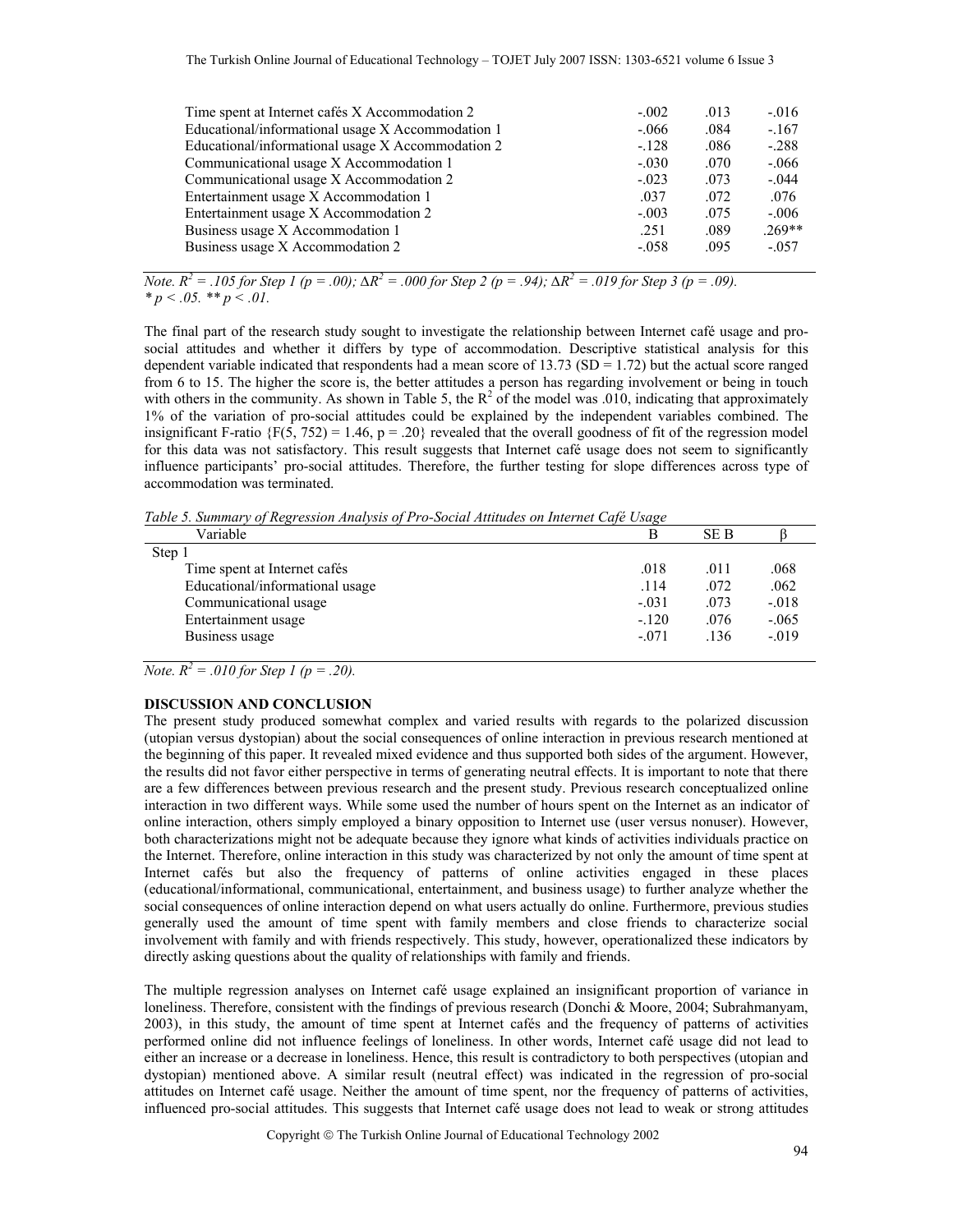toward a sense of belonging, contributing to a community, and helping others in the community. This result contradicts previous research which reports that Internet users express more positive pro-social attitudes than nonusers (Cole & Robinson, 2002; Liang & Wei, 2002), or that frequent Internet use is associated with less prosocial attitudes (Mesch, 2001).

Negative consequences of Internet use on loneliness in previous research has been explained by the theoretical assumption that Internet use displaces time spent for social activities, which in turn, makes users lonely (Kraut et al., 1998). Based on this premise, for the sample of this study, it can be assumed that Internet café usage does not displace youth's social activities because it was not found to lead to an increase in perceived loneliness. Furthermore, Nie and Hillygus (2002) found that the actual place where online interaction occurs could be a significant factor. Users in Internet cafés can engage in face-to-face social contact with others in the cafés while concurrently using the Internet technologies. This combination of online and face-to-face socialization that characterized Internet café adoption patterns could be another factor that contributes to the lack of evidence for a negative impact in relation to perceived loneliness. It is recommended that future research studies should consider either controlling individuals' face-to-face social involvement or including it as a moderator variable while analyzing the influences of Internet usage on loneliness.

Moreover, the Internet not only offers an alternative sphere of communication to sustain existing social ties, but also facilitates establishing new online social relationships that may also be continued offline (Rheingold, 2000). As a result, interpersonal communications taking place within the social space of the Internet may at least suppress if not decrease the feelings of loneliness even though previous research showed that these online relationships may not be as deep and strong as face-to-face companionships (Parks and Roberts, 1991; Putnam, 2000). Quality of online relationships in relation to the experience of actual face-to-face relationships should also be taken into account in future studies.

The impact of Internet use on loneliness may also depend on the type of culture that Internet users belong to. For instance, Hofstede's (1984) construct of cultural dimensions classifies all cultures around the world into two groups: individualistic cultures versus collectivist cultures. He states that the ties between individuals are loose in the former whereas they are close in the latter. Most of the empirical evidence for the negative effect of Internet use on loneliness has been gathered from individualistic cultures (e.g. United States). However this study was conducted in a collectivist culture and did not reveal any significant effect on loneliness. Thus, it is possible to hypothesize that individuals in individualistic cultures may be more susceptible to loneliness than their counterparts in collectivist cultures. Future research ought to be designed to specifically determine whether the type of culture mediates the effect of Internet use on perception of loneliness

Regarding consequences for social network with family and friends, both regression analyses of college students' perceived quality of social relations with family and with friends in relation to Internet café usage explained significant variances. While the amount of time spent at Internet cafés and the frequency of entertainment-based activities online negatively impacted social involvement with both family and friends, the frequency of communicational usage (e.g. email, chat, forums etc.) positively affected development of a social network with friends but not with family. In other words, for this particular sample, spending more time online and frequent online entertainment activities (e.g. video games) seem to lead to a reduction in the quality of social involvement with both family and friends. In contrast, frequent communicational usage appears to increase the quality of social involvement with friends but does influence socializing with family. The findings are consistent with both utopian and dystopian perspectives outlined earlier, but contradict other studies that did not find a connection between Internet use and socializing with family and friends (Cole & Robinson, 2002; Lee & Zhu, 2002; Mikami; 2002).

Again, the negative impact of time spent at Internet cafés could be explained by the same theoretical assumption related to loneliness mentioned earlier. Internet use displaces time spent with family and friends, which in turn, decreases users' sense of social affiliation with them (Kraut et al, 1998). Or else, as suggested by Coget, Yamauchi and Suman (2002) but was not specifically tested in their study, it could be that users spend their online time in less social activities, or engage in communicational activities less frequently. Such assumptions are supported by the relationship between negative (time spent and entertainment-based usage) and positive (communicational usage) associations germane to social networks with friends. Therefore, it could be indicated that Internet café usage negatively impacts social involvement had the study included only "time spent at Internet cafés" in the regression analysis. In this sense, one of the most important implications of this study for the related literature is that Internet use may not be defined adequately by only measuring time spent online. More specifically, what activities users engage in while using the Internet also needs to be taken into account.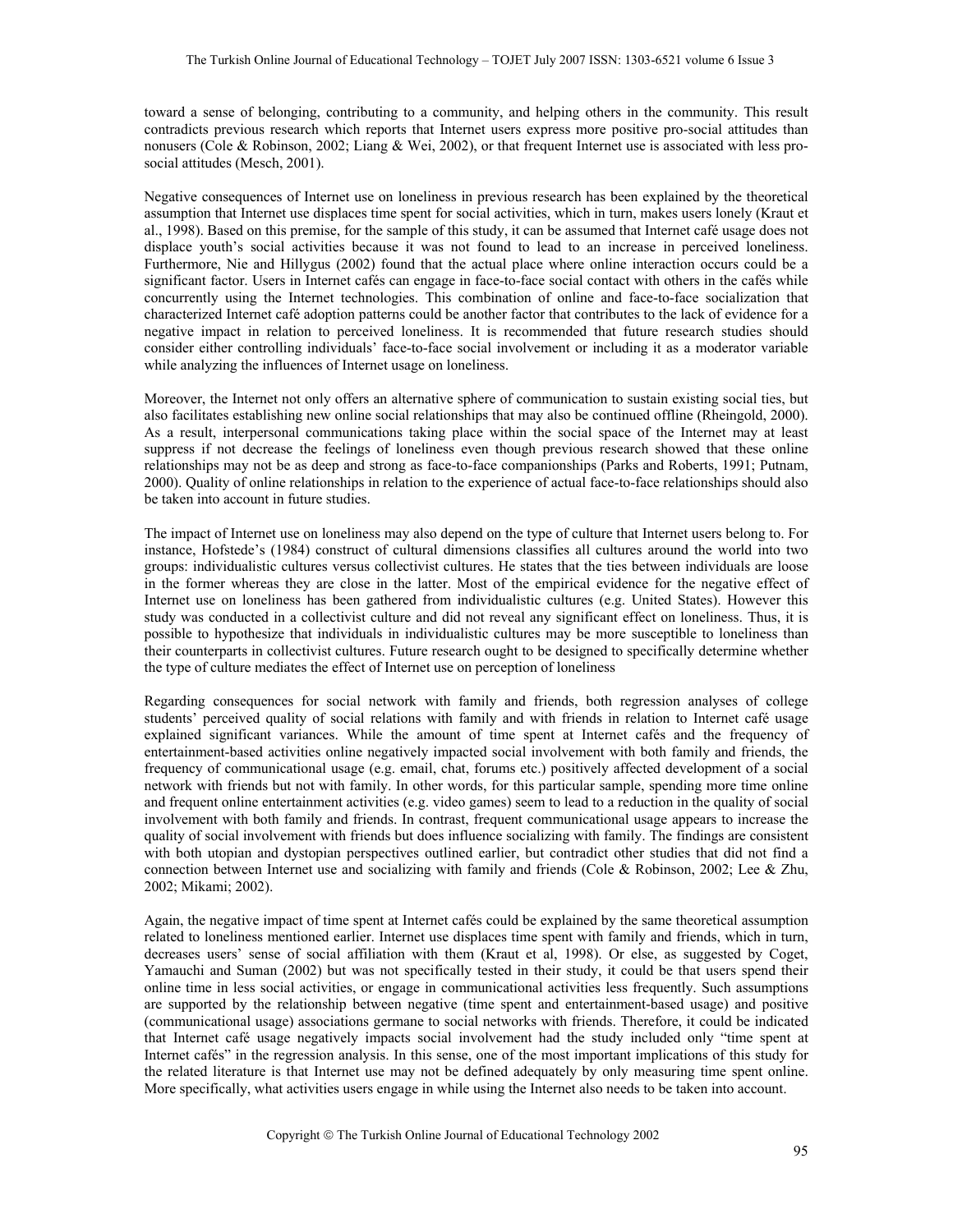Overall, these complex results suggest that social consequences of Internet usage on social capital is not a simple matter that can be explained by one-directional perspectives (utopian and dystopian) mentioned earlier or the neutral effect perspective. Therefore, the findings seem to support the theoretical assumption that the Internet as a technological medium and its implication for a society is "ambivalent" (Feenberg, 1991). It is also apparent that the Internet, at its substantive core, will continue to act in the manner of a complex medium that transforms social reality in subtle and profound ways. More research is needed to better understand the social dynamics in our contemporary complicated society which Castells (1996) describes as "network society".

## **REFERENCES**

- Amstrong, L., Philips, J. G., & Saling, L. L. (2000). Potential determinants of heavier Internet usage. *International Journal of Human Computer Studies, 53*, 537-550.
- Andic, Y. (2003, October). *Turkiye'de internet kafeler ve yasal konumlari* [Internet cafés in Turkey and their legal issues]. Paper presented at the meeting of the First Police Information Technologies Symposium, Ankara, Turkey.
- Ando, R., Takahira, M., & Sakamoto, A. (2005). Effects of Internet use on junior high school students' loneliness and social support. *The Japanese Journal of Personality, 14*(1), 69-79.
- Castells, M. (1996). *The rise of network society*. Oxford, England: Blackwell Publishing.
- Coget, J. F., Yamauchi, Y., & Suman, M. (2002). The Internet, social networks and loneliness. *IT & Society, 1*(1), 180-201.
- Cole, J., & Robinson, J. P. (2002). Internet use and sociability in the UCLA data: A simplified MCA analysis. *IT & Society, 1*(1), 202-218.
- De Haan, J., & Huysmans, F. (2004). IT/Media use and psychological development among Dutch youth. *IT & Society, 1*(6), 44-58.
- Donchi, L., & Moore, S. (2004). It is a boy thing: The role of the Internet in young people's psychological wellbeing. *Behaviour Change, 21*(2), 76-89.
- Engelberg, E., & Sjoberg, L. (2004). Internet use, social skills, and adjustment. *CyberPsychology & Behavior, 7*, 41-47.
- Feenberg, A. (1991). *Critical theory of technology*. New York: Oxford University Press.
- Gergen, K. (2002). The challenge of the absent presence. In J. Katz & M. Aakhus (Eds.), *Perpetual contact: Mobile communication, private talk, public performance* (pp. 227- 241). Cambridge, England: Cambridge University Press.
- Haberturk (2005, January 15). Valilikten dogru karar [Correct decision from the governor's office]. *Haberturk*. Retrieved January 15, 2005, from http://www.haberturk.com/habermetni.haberturk?@ = 173424
- Hamman, R. (1999). *Computer networks linking network communities: A study of the effects of computer network use upon pre-existing communities*. Retrieved June 17, 2006, from http://www.socio.demon.co.uk/mphil/short.html
- Hampton, K., & Wellman, B. (2001). Long distance community in the network society: Contact and support beyond Netville. *American Behavioral Scientist, 45*(3), 476-495.
- Heim, M. (1993). *The metaphysics of virtual reality*. Oxford, England: Oxford University Press.
- Hofstede, G. H. (1984). *Culture's consequences: International differences in work-related values*. Beverly Hills, CA: Sage Publication.
- Katz, J. E., & Aspden, P. (1997). A nation of strangers? Friendship patterns and community involvement of Internet users. *Communications of the ACM, 40*(12), 81-86.
- Katz, J. E., & Rice, R. E. (2002). *Social consequences of Internet use: Access, involvement and interaction*. Cambridge, MA: The MIT Press.
- Kiesler, S., Kraut, R., Mukhopadhyay, T., & Scherlis, W. (1997). *Homenet overview: Recent results from a field trial of residential Internet use*. Retrieved July 24, 2005, from http://homenet.andrew.cmu.edu/progress/ovrview8697.html
- Korgaonkar, P. K., & Wolin, L. D. (1999). A multivariate analysis of Web usage. *Journal of Advertising Research, 39*(2), 53-68.
- Kraut, R., Patterson, M., Lundmark, V., Kiesler, S., Mukopadhyay, T., & Scherlis, W. (1998). Internet paradox: A social technology that reduces social involvement and psychological well-being? *American Psychologist, 53*, 1017-1031.
- Kroker, A., & Weinstein, M. (1994). *Data trash: The theory of the virtual class*. New York: St. Martin's.
- Lee, B. K. M., & Zhu, J. J. H. (2002). Internet use and sociability in mainland China and Hong Kong. *IT & Society, 1*(1), 219-237.
- Liang, G., & Wei, B. (2002). Internet use and social life/attitudes in urban mainland China. *IT & Society, 1*(1), 238-241.
- McKenna, K., & Bargh, J. (2000). Plan 9 from cyberspace: The implications of the Internet for personality and social psychology. *Personality & Social Psychology Review, 4*(1), 57-75.

Copyright © The Turkish Online Journal of Educational Technology 2002